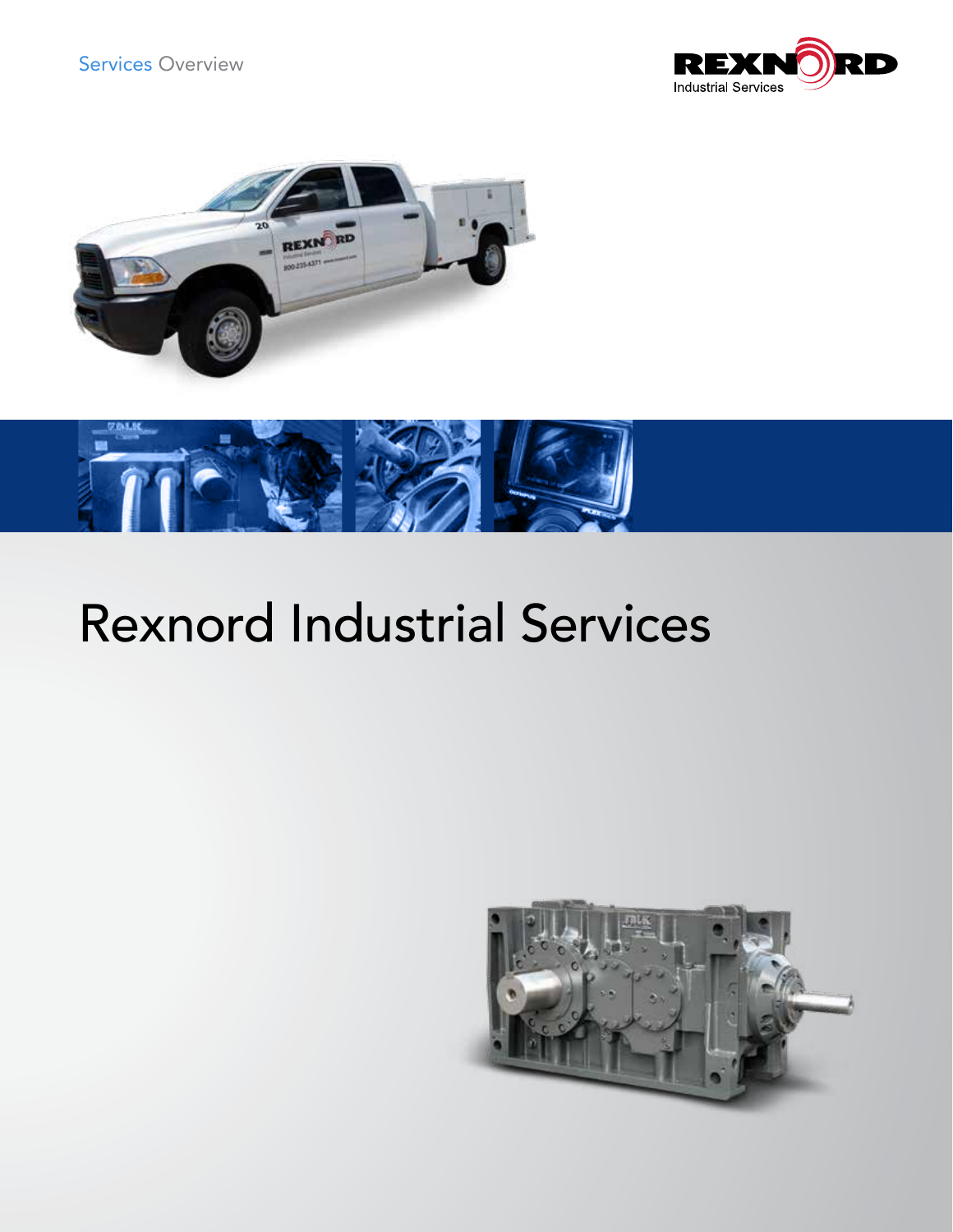

We don't just understand equipment and applications. We understand your business.



56

**TEM** 

To learn more about Rexnord Industrial Services, visit us at *www.rexnord.com/RIS* or call: 877-935-9750 for Gearbox Repairs, Remanufacture Drives and RGA requests 800-235-6371 for Field Services, Universal Drive Shaft and Clutch Repair 414-935-9345 for OEM Gearing and Parts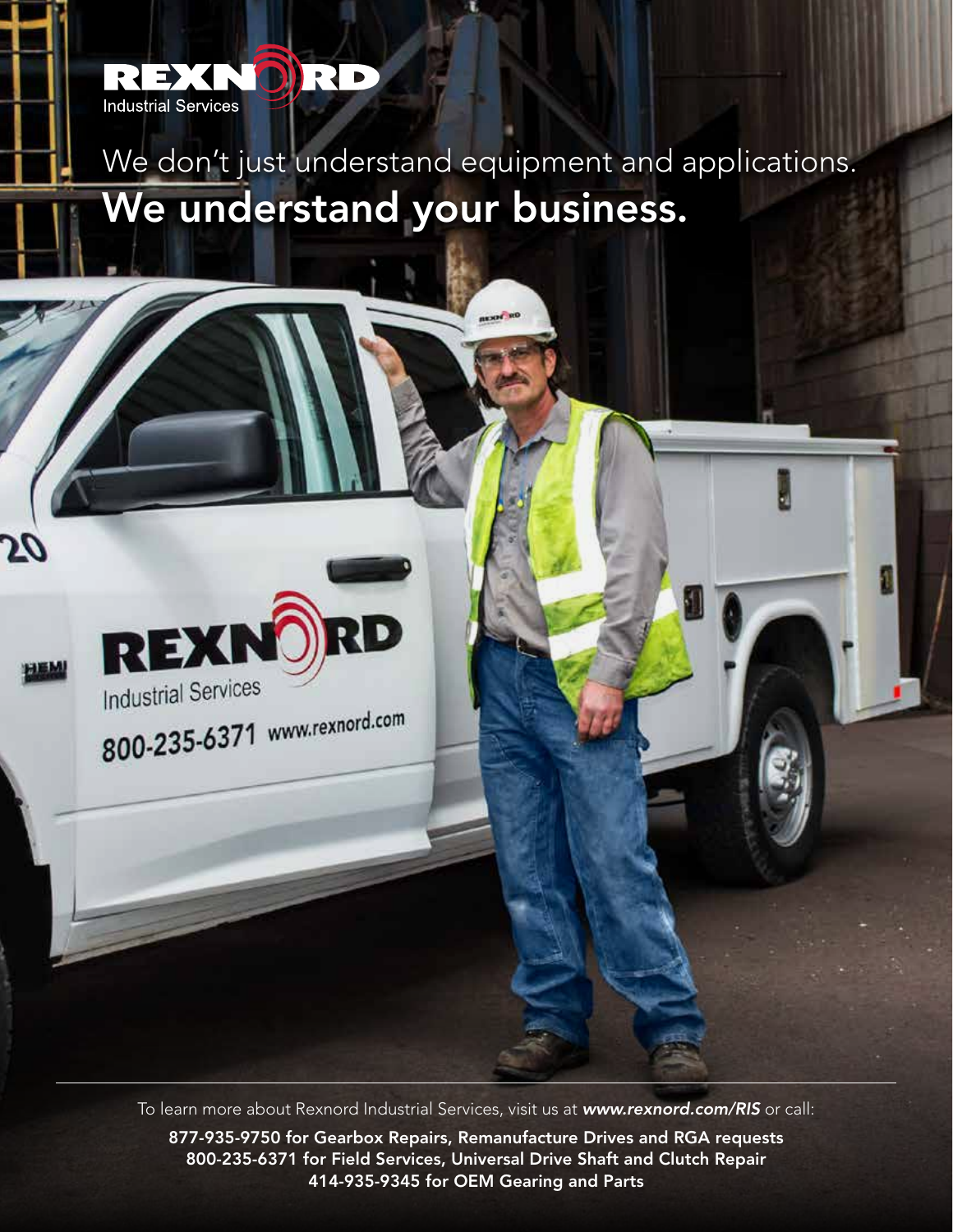

## Industries served

Aggregate **Cement** Food Processing Grain Marine Mining (all types) Primary Metals Power Generation Pulp & Paper

Steel Wind Power Water Treatment

## Installation and Commissioning

We're ready when you are. Our service and support begins at installation:

- Oversight, supervision and turnkey solutions
- Installation and pre-start validation
- Collection of baseline startup operating data
- Commissioning certification report

### Preventive Maintenance

Maintaining operational efficiency and uptime is key to any successful manufacturing operation. Our routine maintenance services provide a safety net to ensure uptime. Onsite service includes checking:

- Lubrication levels and integrity
- Lubrication system
- Cooling system
- Breathers and oil filters
- Seals for leaks
- Gear teeth for unusual wear
- Foundation and input/output shaft alignment
- Couplings

## Customized Programs

We'll develop programs for your needs.

- Offsite/onsite service and repair contracts
- Asset management programs
- Asset efficiency
- Asset optimization

### Predictive Maintenance

Our reliability-centered approach is designed to prevent unplanned outages while optimizing performance and minimizing repairs. This includes:

- Vibration analysis
- Thermal analysis
- Lubrication analysis
- Bore scope check
- Noise analysis
- Running gear tooth contact check
- Data logging
- Strain gauging
- Systems assessment
- Remote monitoring













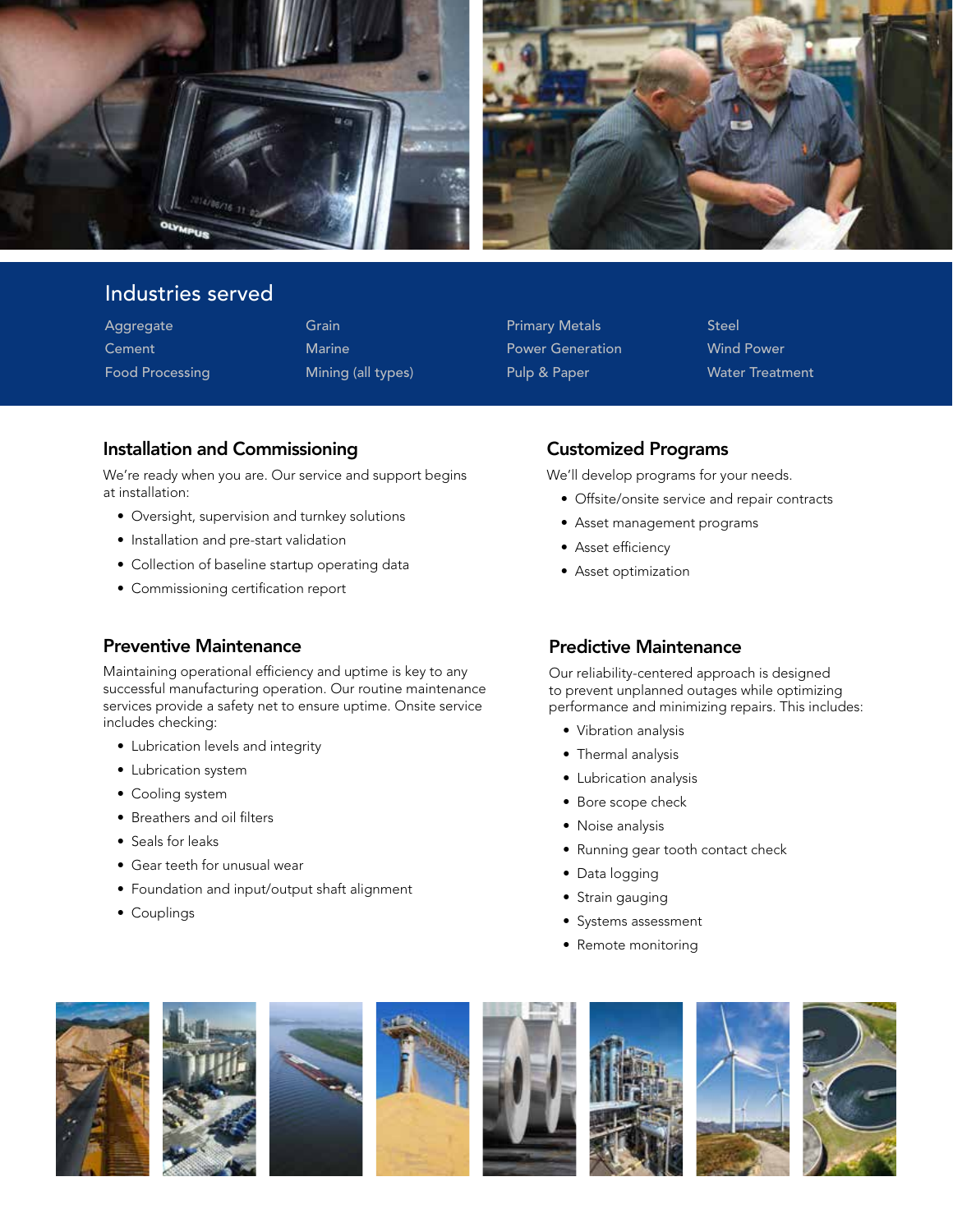

## Services and Solutions from Start to Finish

Rexnord Industrial Services Gearbox Repair Services focus on providing the lowest total cost of ownership to customers in virtually every industry. As part of our long-standing reputation, we know what it takes to have a properly run gearbox on your side to achieve:

- Maximum uptime
- Reliable performance
- Lowest total cost of ownership
- Long-term, worry-free power transmission solutions

## Repair and Remanufacture Solutions

Regardless of the age or condition of your equipment, Rexnord Industrial Services has the right solution.

- Falk®, Link Belt® and other OEM gear drives
- Repair and remanufactured drives
- Reversed-engineered and custom drives
- Drive exchange programs
- Logistics options
- Spares programs
- Failure analysis
- Global Service Centers
- Our work is backed up by our standard 18-month or three year warranty
- Over 85 years of archived, original engineering drawings eliminate guesswork





**Before After**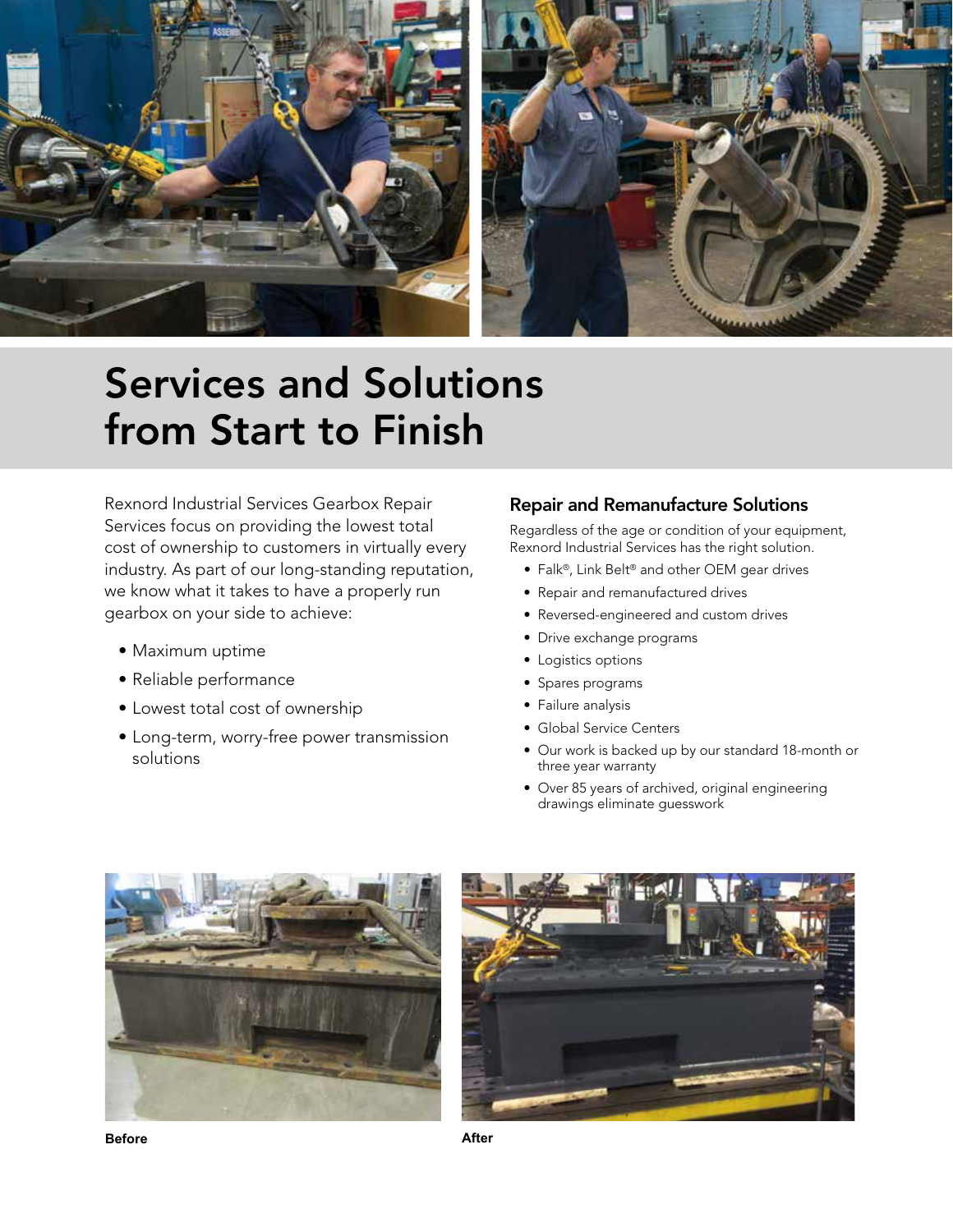

### Make Your Drive Better than Ever

At Rexnord Industrial Services, we don't believe any gear drive should be considered obsolete just because it's no longer manufactured. If it meets a customer's application requirements, it's worth repairing.

Rexnord Industrial Services can improve the efficiency of your older gear drive with modern gearing and components that were unavailable when it was originally manufactured:

- Increase gear drive capacities by as much as 50% with carburized and finish-ground gearing and high performance bearings
- Further improve maintainability and extend service life with Falk Magnum Seal Cages and Falk AirMax® **Breathers**

## Rexnord Falk School Training

Onsite customer training is available.

- Staffed by engineers and senior field service specialists
- Designed to provide basic understanding of the fundamentals of gear drive disassembly and assembly
- Includes introduction into the troubleshooting of gears, bearings, shafts, couplings and seals



Worldwide Service

and training.

Did you know Rexnord Industrial Services can support many global needs as well? Our professionals are available for sites worldwide, taking on services from installation and maintenance to repair

To learn more about Rexnord Falk School training, visit *www.rexnord.com/Falkschool*





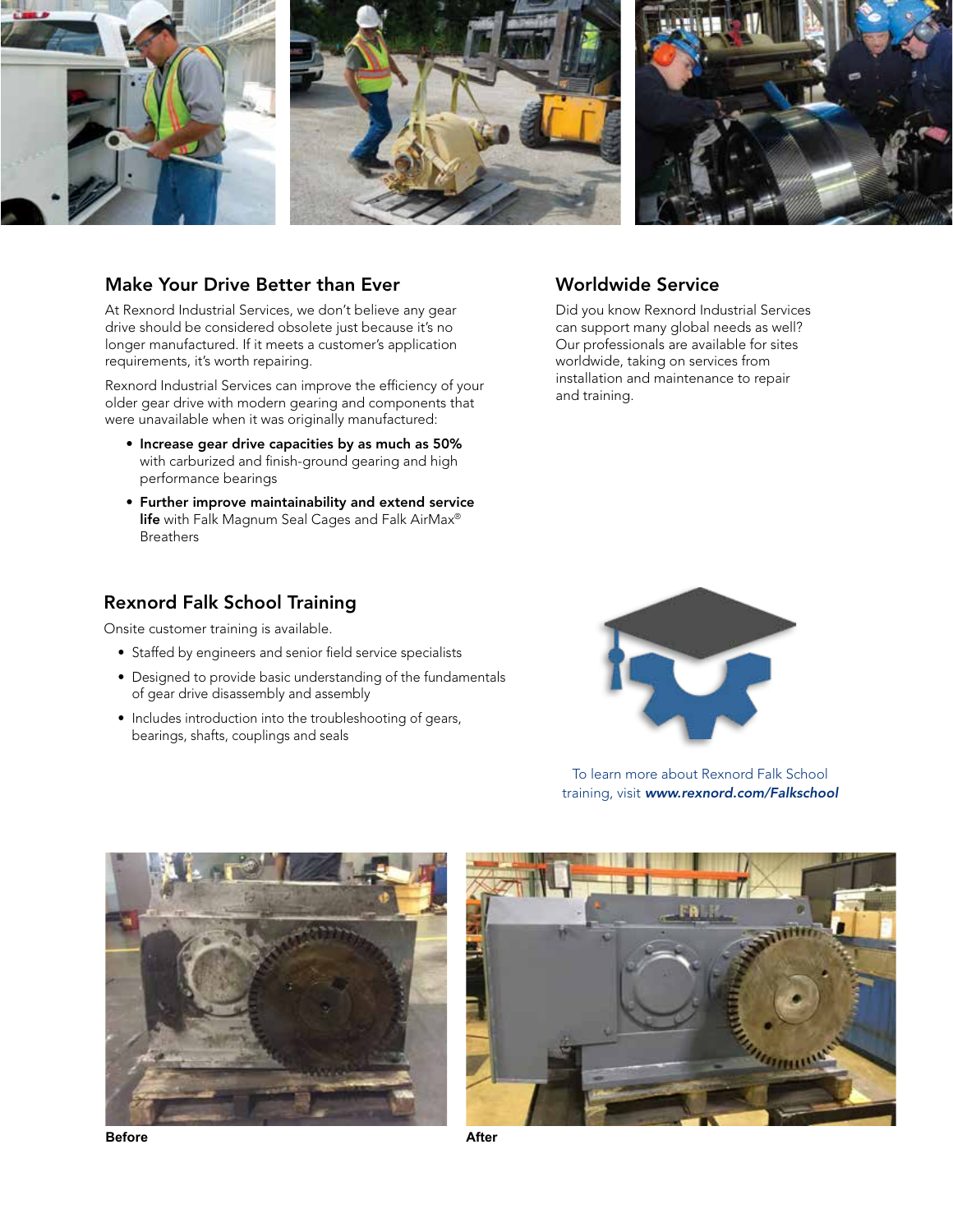



## Universal Drive Shaft & Clutch Repair

Rexnord Industrial Services provides repairs and services numerous drive shafts and clutches. We specialize in providing full-service power transmission solutions that have a high degree of technical expertise in advising clients in the inspection, repair, replacement or maintenance for mission-critical components such as industrial drive shafts and clutches that are used in production equipment.

#### Clutch Solutions

Rexnord Industrial Services has been providing clutch solutions to customers in the paper, steel and aggregate end markets for more than 30 years. We specialize in ventilated constricting (VC) clutch applications for line shaft driven machines such as press rolls, calendar stacks, and inching drives on paper processing equipment and rotary crop shear applications in the steel industry.

Rexnord is a one-stop shop for clutch solutions. We have the ability to distribute private label and OEM systems and spare parts, repair or remanufacture an existing clutch or brake system or engineer and design a new custom clutch or brake solution.

#### Drive Shaft Solutions

Rexnord Industrial Services repairs and services all types of universal shafts. Our extensive inventory makes fast turnaround routine. In addition, we have various types of quick-release couplings; swing bolt flanges, and spring-loaded assemblies. Special coatings and plating processes are also available upon request, to allow for operation in harsh environments.

#### Features and Benefits:

- All major brands available from stock
- Same-day pricing and availability
- Standard or oversized steel tubing
- Special carbon fiber composite tubing
- Computerized selection program
- Expedited or emergency shipment program
- Precision balancing
- Repair and refurbishment of existing assemblies
- Special designs available short-coupled, constant velocity, quick disconnect, and more

#### Emergency service and repair is available 24 hours a day, 7 days a week.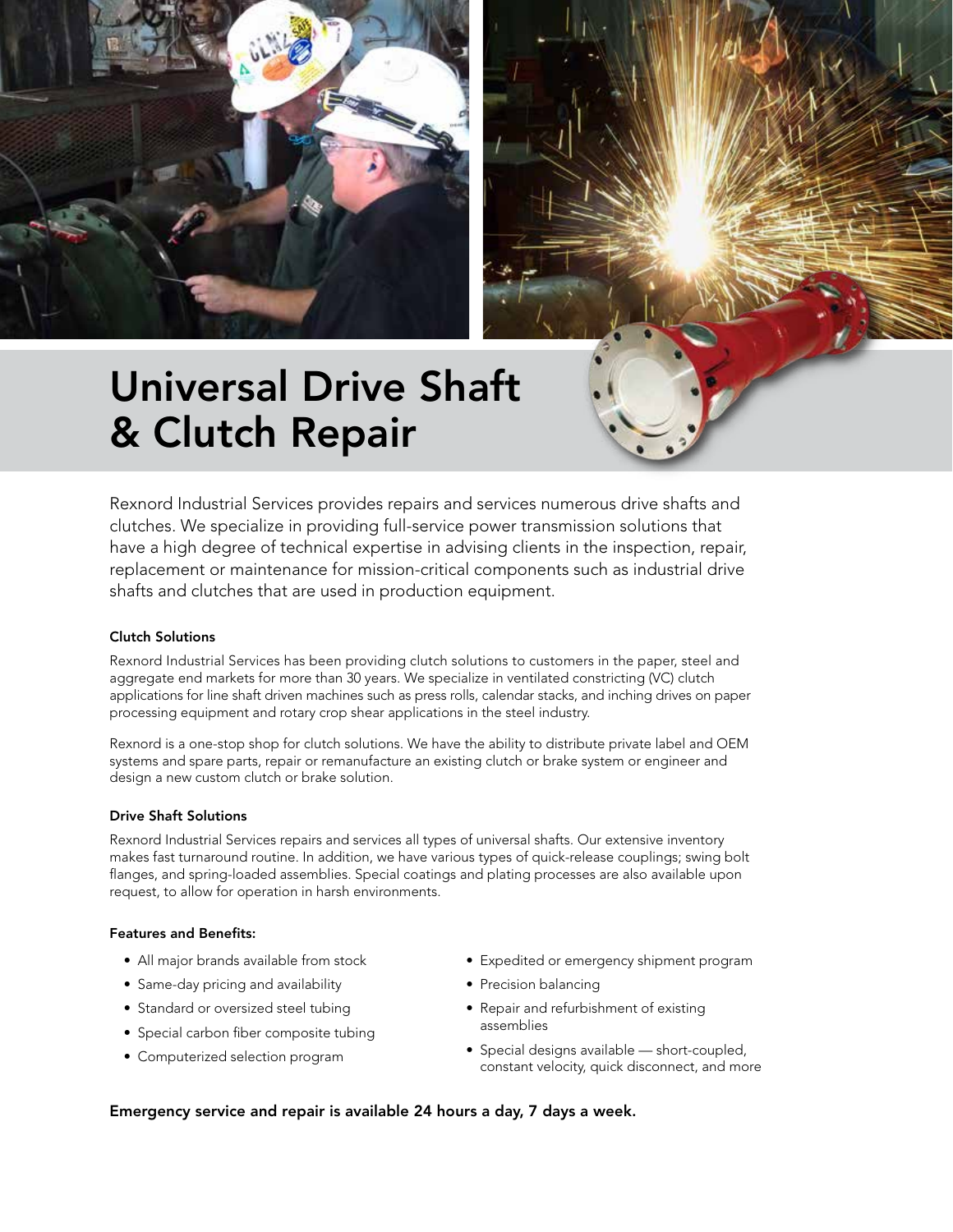## Authentic OEM Gearing & Parts

Rexnord leverages more than 100 years of design and manufacturing expertise to provide high-quality service parts for all makes of gearboxes and geared equipment. Utilizing four North American gear plants, Rexnord produces original equipment, quality gearing with industry-leading turnaround times.





- Gears, pinions and shafts for Falk and Link-Belt drives
- Gearing elements for all makes of gear drives
- Bearings, seals, shims and gearbox accessories
- Transportation and heavy equipment gearing
- Heavy equipment shafts and custom parts
- Reconditioned gear programs for emergency breakdowns
- Reverse engineered gear sets



To learn more about Rexnord Industrial Services, visit us at *www.rexnord.com/RIS* or call:

877-935-9750 for Gearbox Repairs, Remanufacture Drives and RGA requests 800-235-6371 for Field Services, Universal Drive Shaft and Clutch Repair 414-935-9345 for OEM Gearing and Parts